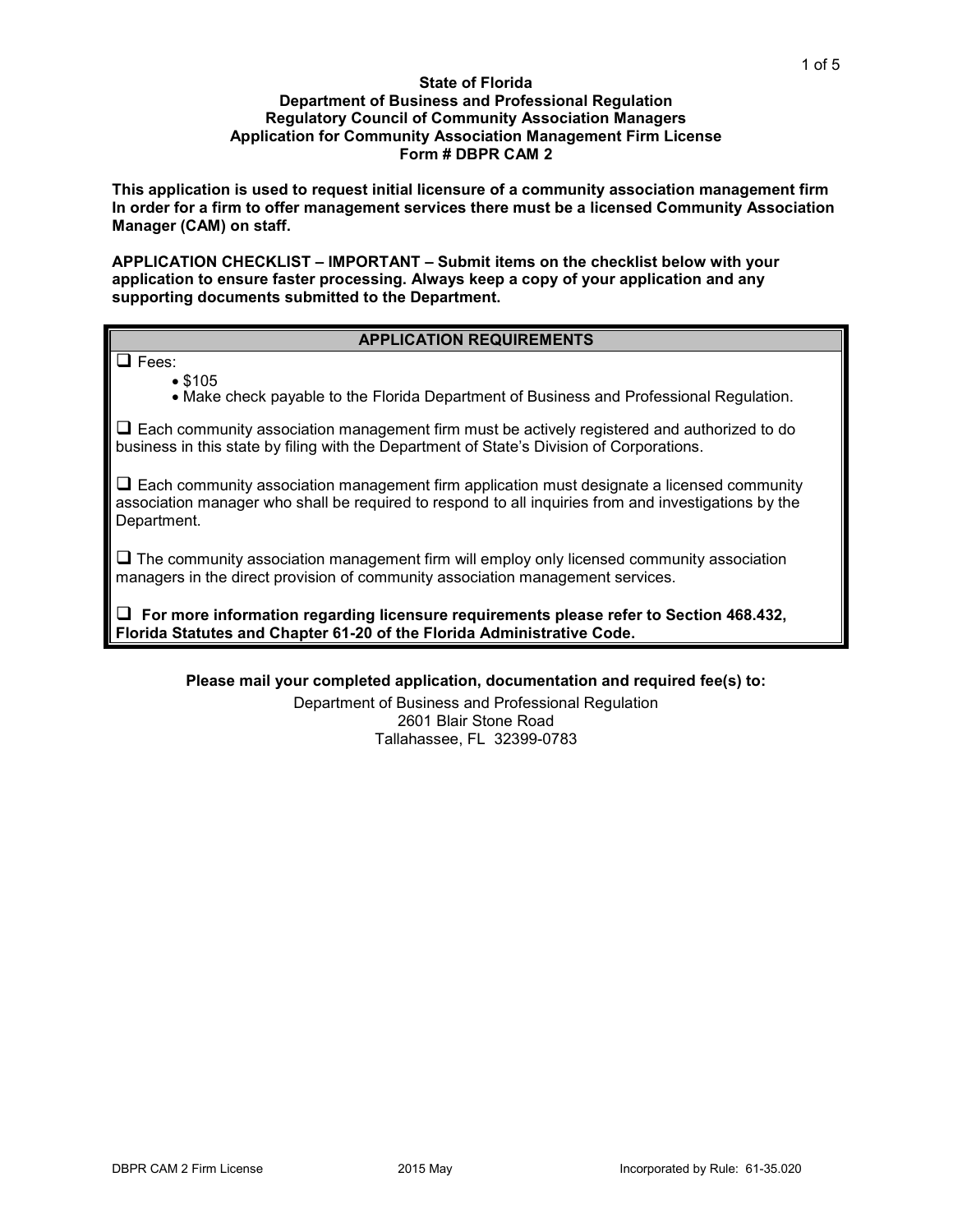# **Application Instructions:**

# a) **Section I– Business Information**

- i) Fill out each section completely.
- ii) Provide the name of the community association management firm as it is registered with the Florida Division of Corporations.
- iii) The "Doing Business As" (D/B/A) name must be provided as it is registered with the Florida Division of Corporations, if the community association management firm uses a fictitious name to conduct business.
- iv) Applicants must provide the Tax Identification Number for the firm to be licensed. (Federal Employer Identification Number or Social Security number, as applicable.) See [www.irs.gov](http://www.irs.gov/) for more information.
- v) Provide the name and title of the person making application for the community association management firm. This person should be an owner, officer, or director of the firm authorized to execute the application for the firm.
- vi) Provide the mailing address for the firm. This may be a post office box address.
- vii) Provide the physical location of the firm's main place of business. This address must be a physical location. A post office box is not acceptable for the business location address.
- viii) Provide a valid phone number, fax number and email address. Contact information is often used to quickly resolve questions with applications by telephone call or email. If contact information is not provided, questions regarding applications will be mailed to the applicant's mailing address and may take longer to resolve.

# b) **Section II– Designated Licensed Community Association Manager**

i) Provide the name, license number, Social Security number and address for the licensed community association manager who will be designated to respond to all inquiries from and investigations by the Department.

# c) **Section III– Business Ownership Information**

- i) The following persons must provide the information requested in this section:
	- (1) All owners holding greater than or equal to 10% of the firm's stock or equity; (2) All officers and directors of the firm.
- ii) Provide the name and title of the owner, officer and / or director**.**
- iii) Provide the Community Association Manager (CAM) license number if the owner, officer, or director holds a CAM license.
- iv) Social Security number of the owner, officer and / or director.
- v) Provide the address for the owner, officer and / or director.
- vi) Please use additional paper if necessary to ensure all owners, officers and directors have been listed.

## d) **Section IV – Licensed Community Association Manager Employees**

i) Provide the names and license numbers for all employees who will be employed as community association managers within the firm.

## e) **Section V – Affirmation by Written Declaration**

- i) The applicant must sign and date the affirmation by written declaration. This should be the owner, officer or director of the firm authorized to execute the application for the firm, as provided in Section I of the application.
- ii) If the applicant fails to sign the affirmation statement the Department will not process the application.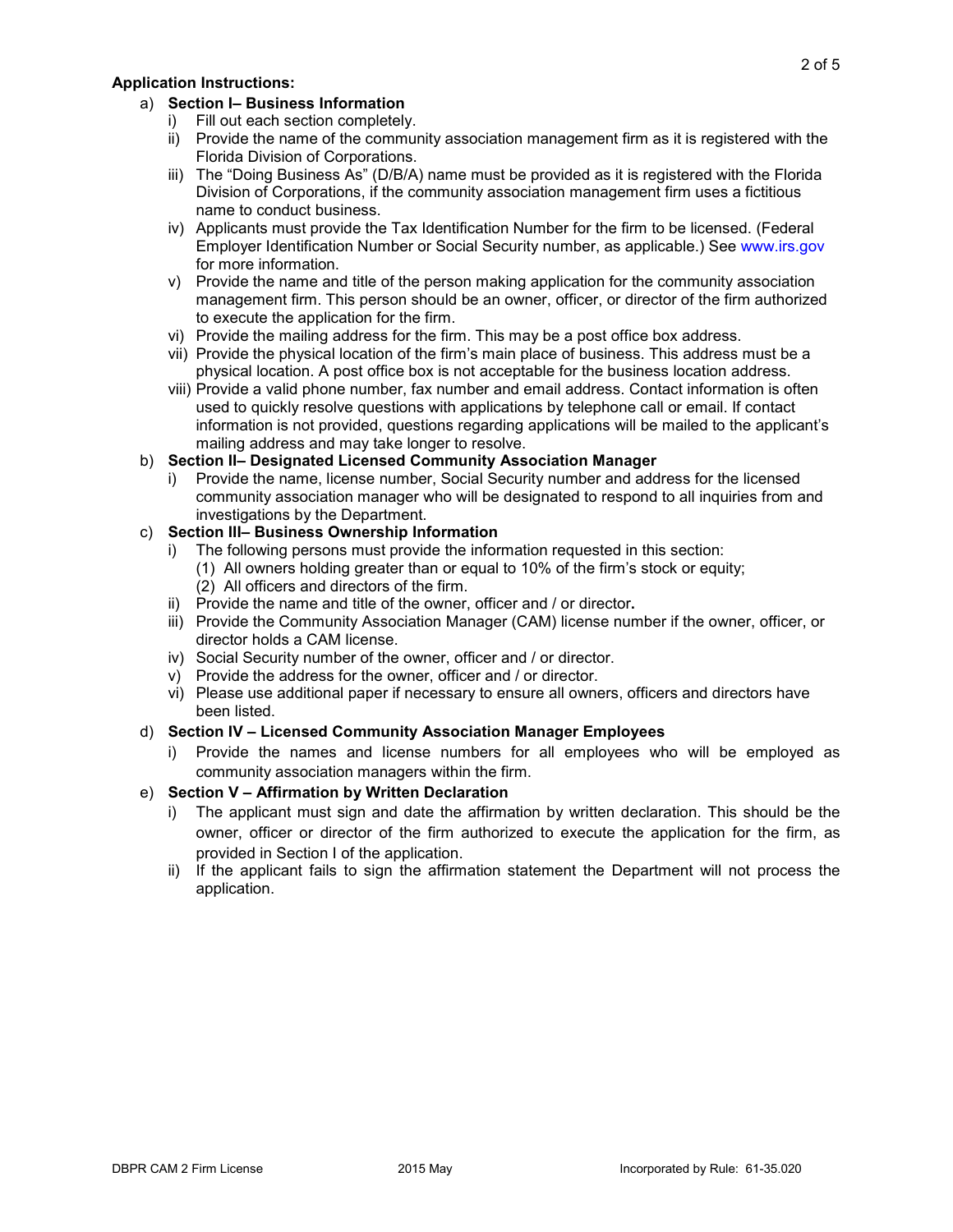#### **State of Florida Department of Business and Professional Regulation Regulatory Council of Community Association Managers Application for Community Association Management Firm License Form # DBPR CAM 2 [3802/1030]**

If you have any questions or need assistance in completing this application, please contact the Department of Business and Professional Regulation, Customer Contact Center, at **850.487.1395**. **For additional information see the Instructions at the beginning of this application.**

#### **Section I – Business Information**

| <b>BUSINESS INFORMATION</b>      |            |              |                        |  |
|----------------------------------|------------|--------------|------------------------|--|
| <b>Business Name</b>             |            |              |                        |  |
| Doing Business As (D/B/A)        |            |              |                        |  |
| <b>Tax Identification Number</b> |            |              |                        |  |
| <b>BUSINESS MAILING ADDRESS</b>  |            |              |                        |  |
| Street Address or P.O. Box       |            |              |                        |  |
| City                             |            | <b>State</b> | Zip Code (+4 optional) |  |
| <b>BUSINESS LOCATION ADDRESS</b> |            |              |                        |  |
| <b>Street Address</b>            |            |              |                        |  |
| City                             |            | <b>State</b> | Zip Code (+4 optional) |  |
| <b>CONTACT INFORMATION</b>       |            |              |                        |  |
| Contact Name:                    |            |              |                        |  |
| <b>Telephone Number</b>          | Fax Number |              |                        |  |
| <b>Email Address</b>             |            |              |                        |  |

#### **Section II** – **Designated Licensed Community Association Manager**

| <b>DESIGNATED LICENSED COMMUNITY ASSOCIATION MANAGER</b> |                      |  |                         |                        |
|----------------------------------------------------------|----------------------|--|-------------------------|------------------------|
| Name                                                     |                      |  |                         |                        |
| License Number                                           |                      |  | Social Security Number* |                        |
| <b>Telephone Number</b>                                  | <b>Email Address</b> |  |                         |                        |
| <b>Street Address</b>                                    |                      |  |                         |                        |
| City                                                     |                      |  | State                   | Zip Code (+4 optional) |

\* The disclosure of your social security number is mandatory on all professional and occupational license applications, is solicited by the authority granted by 42 U.S.C. §§ 653 and 654, and will be used by the Department of Business and Professional Regulation pursuant to §§ 409.2577, 409.2598, 455.203(9), and 559.79(3), Florida Statutes, for the efficient screening of applicants and licensees by a Title IV-D child support agency to assure compliance with child support obligations. It is also required by § 559.79(1), Florida Statutes, for determining eligibility for licensure and mandated by the authority granted by 42 U.S.C. § 405(c)(2)(C)(i), to be used by the Department of Business and Professional Regulation to identify licensees for tax administration purposes.

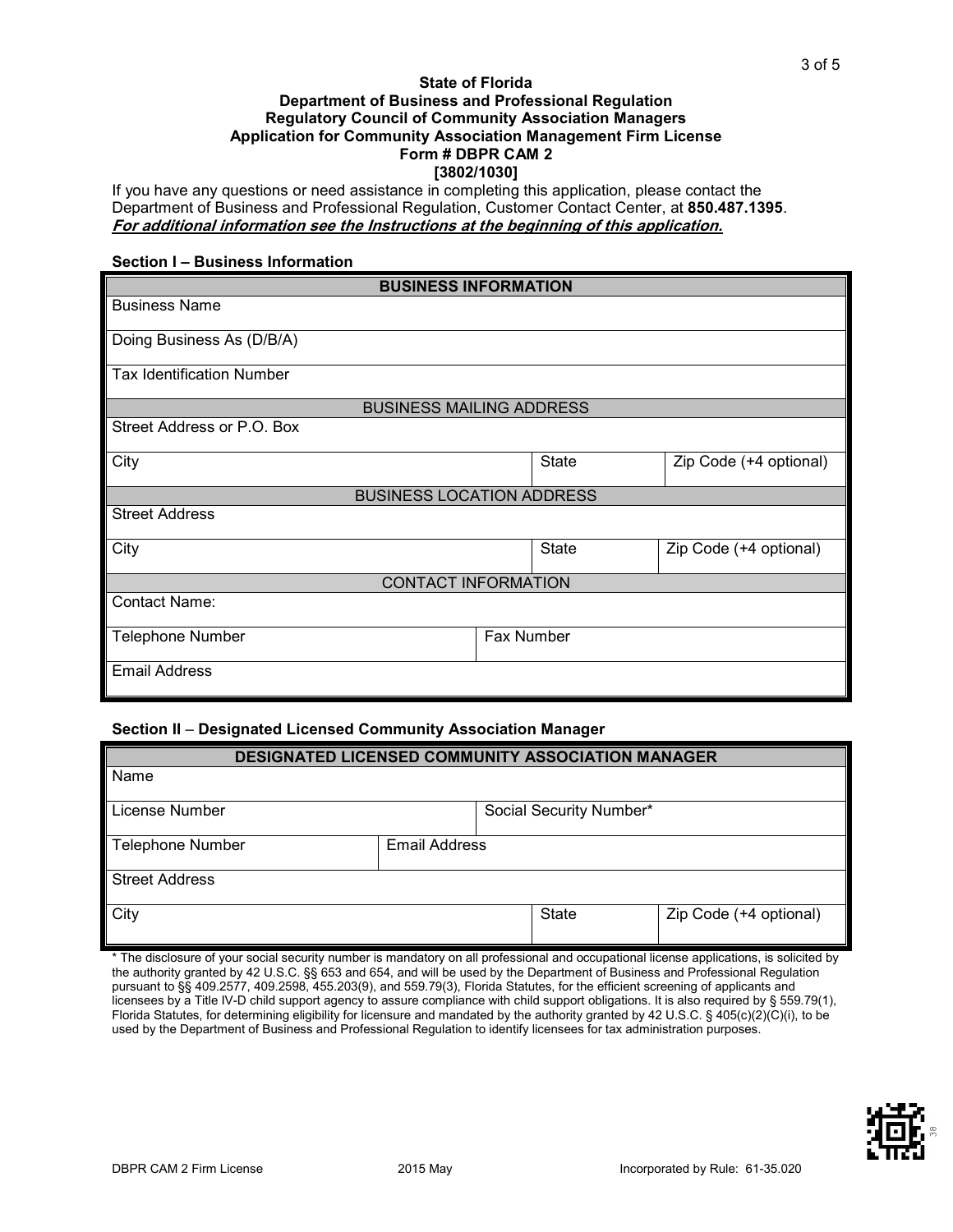| <b>BUSINESS OWNERSHIP INFORMATION</b><br>Please provide the information requested below for the following persons: (make additional copies as<br>necessary)<br>all owners of this company holding greater than or equal to 10% of the firm's stock or equity<br>all officers and directors of the firm |                         |                         |              |                        |
|--------------------------------------------------------------------------------------------------------------------------------------------------------------------------------------------------------------------------------------------------------------------------------------------------------|-------------------------|-------------------------|--------------|------------------------|
| Name                                                                                                                                                                                                                                                                                                   |                         |                         | Title        |                        |
| CAM License Number (if applicable)                                                                                                                                                                                                                                                                     | Social Security Number* |                         |              |                        |
| <b>Street Address</b>                                                                                                                                                                                                                                                                                  |                         |                         |              |                        |
| City                                                                                                                                                                                                                                                                                                   |                         | <b>State</b>            |              | Zip Code (+4 optional) |
| Name                                                                                                                                                                                                                                                                                                   |                         |                         | Title        |                        |
| CAM License Number (if applicable)                                                                                                                                                                                                                                                                     | Social Security Number* |                         |              |                        |
| <b>Street Address</b>                                                                                                                                                                                                                                                                                  |                         |                         |              |                        |
| City                                                                                                                                                                                                                                                                                                   |                         | <b>State</b>            |              | Zip Code (+4 optional) |
| Name                                                                                                                                                                                                                                                                                                   |                         |                         | Title        |                        |
| CAM License Number (if applicable)                                                                                                                                                                                                                                                                     | Social Security Number* |                         |              |                        |
| <b>Street Address</b>                                                                                                                                                                                                                                                                                  |                         |                         |              |                        |
| City                                                                                                                                                                                                                                                                                                   |                         | <b>State</b>            |              | Zip Code (+4 optional) |
| Name                                                                                                                                                                                                                                                                                                   |                         |                         | Title        |                        |
| CAM License Number (if applicable)                                                                                                                                                                                                                                                                     | Social Security Number* |                         |              |                        |
| <b>Street Address</b>                                                                                                                                                                                                                                                                                  |                         |                         |              |                        |
| City                                                                                                                                                                                                                                                                                                   |                         | <b>State</b>            |              | Zip Code (+4 optional) |
| Name                                                                                                                                                                                                                                                                                                   |                         |                         | Title        |                        |
| CAM License Number (if applicable)                                                                                                                                                                                                                                                                     |                         | Social Security Number* |              |                        |
| <b>Street Address</b>                                                                                                                                                                                                                                                                                  |                         |                         |              |                        |
| City                                                                                                                                                                                                                                                                                                   |                         | <b>State</b>            |              | Zip Code (+4 optional) |
| Name                                                                                                                                                                                                                                                                                                   |                         |                         | <b>Title</b> |                        |
| CAM License Number (if applicable)                                                                                                                                                                                                                                                                     |                         | Social Security Number* |              |                        |
| <b>Street Address</b>                                                                                                                                                                                                                                                                                  |                         |                         |              |                        |
| City                                                                                                                                                                                                                                                                                                   |                         | <b>State</b>            |              | Zip Code (+4 optional) |

\* The disclosure of your Social Security number is mandatory on all professional and occupational license applications, is solicited by the authority granted by 42 U.S.C. §§ 653 and 654, and will be used by the Department of Business and Professional Regulation pursuant to §§ 409.2577, 409.2598, 455.203(9), and 559.79(3), Florida Statutes, for the efficient screening of applicants and licensees by a Title IV-D child support agency to assure compliance with child support obligations. It is also required by § 559.79(1), Florida Statutes, for determining eligibility for licensure and mandated by the authority granted by 42 U.S.C. § 405(c)(2)(C)(i), to be used by the Department of Business and Professional Regulation to identify licensees for tax administration purposes.